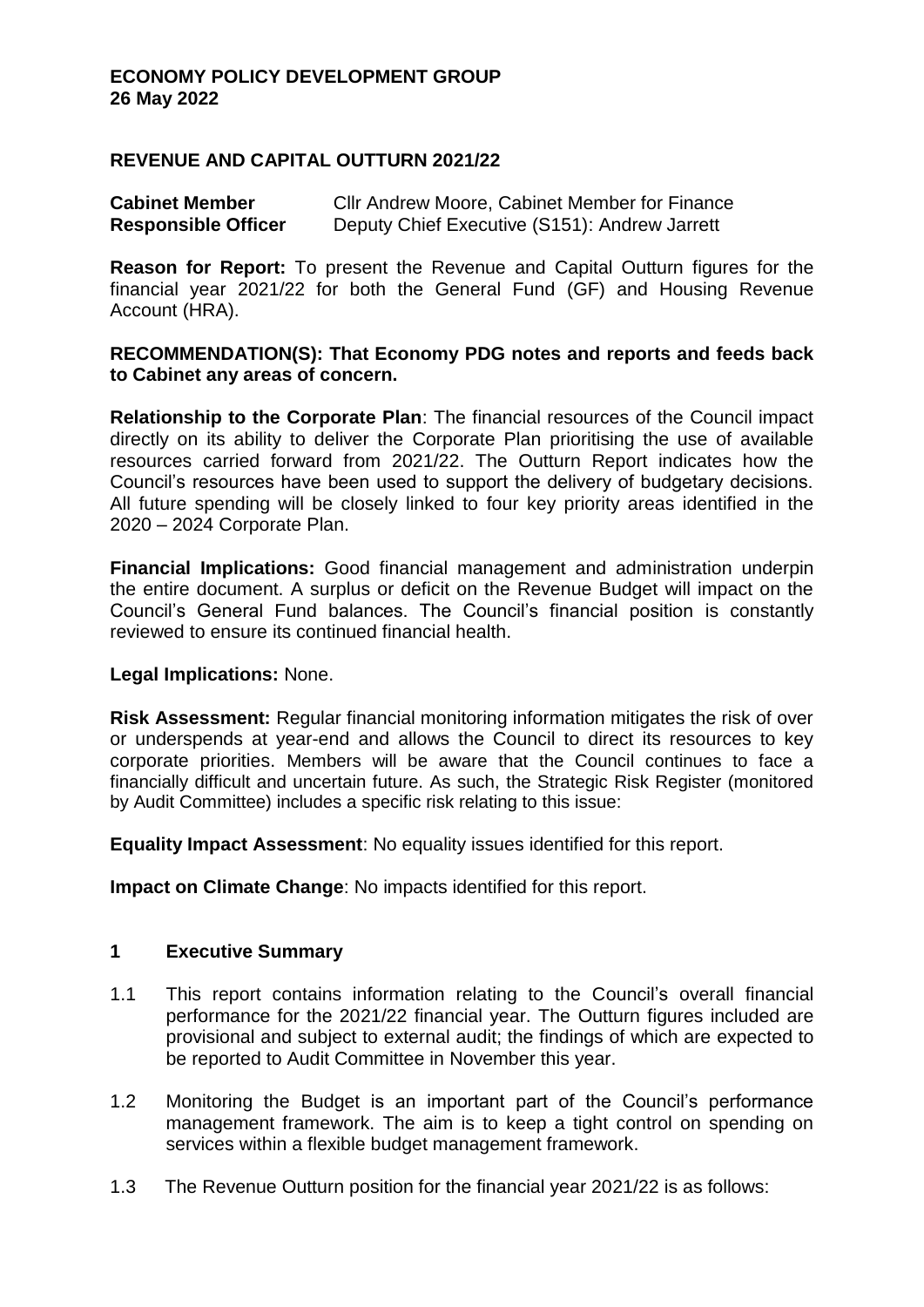- The General Fund (GF) Revenue Outturn position for 2021/22 is a net under spend of £29k as shown in **Appendix 1a**. The table below assumes this is transferred to the General Fund Reserve.
- The HRA is a "Self-Financing" account for the Council's Housing Landlord function, which is budgeted to "breakeven" (net of approved transfers to/from HRA Reserves). The HRA Outturn for 2021/22 is a net under spend of £67k as shown in **Appendix 2.** It is assumed the £67k will be transferred to the ring-fenced HRA Earmarked Reserves, therefore the balance held on the HRA Reserve is unaffected.
- 1.4 Members should note that officers have also identified areas where the carryforward of some unspent budgets where it will be beneficial to help mitigate the impact of financial pressures and commitments in 2022/23. These are proposed to be transferred into Earmarked Reserves. These are identified within the individual service summaries and within **Appendix 3**.
- 1.5 The Council continued to feel the financial effects of Covid-19 in 2021/22, leading to some significant variances in expenditure incurred, income collected and funding received. The Council has again lost income across Business Rates and Service Fees and Charges and has incurred additional spend in providing support to businesses and local communities. The lost Business Rates income and officer time undertaking the grant payments has been largely compensated by a wide variety of additional grant and compensation schemes. However the lost fee income has only been partially offset as the Government's Income Compensation was only live during the first quarter of the year.
- 1.6 The Capital Outturn position for 2021/22 is an under spend of £32,340k with the vast majority carried forward as shown in Section 6. A summary is included within **Appendix 4**.
- 1.7 A summary of the Council's Treasury Management year end position is shown in Section 7.

## **2 Introduction**

- 2.1 Members of the Committee should note that the Outturn report is fundamentally a set of management reports that show the year-end position on all service areas. The Finance Team then have to turn these management reports into the statutory financial statements which are subject to a wide number of complex accounting rules that often significantly change the final picture of a service's financial position for the year. However, it is important to note that the bottom-line profit or loss for the year remains constant.
- 2.2 Members will be aware from previous experience that the position can change between "in-year" projections and the final Outturn position, mainly due to demand-led service costs and income levels. The budget monitoring process involves a regular review of budgets. Budget Holders, with support and advice from their Accountants, review the position and update their forecasts based on currently available information and knowledge of service requirements for the remainder of the year. As with any forecast there is always a risk that assumptions and estimates will differ from the eventual outcome.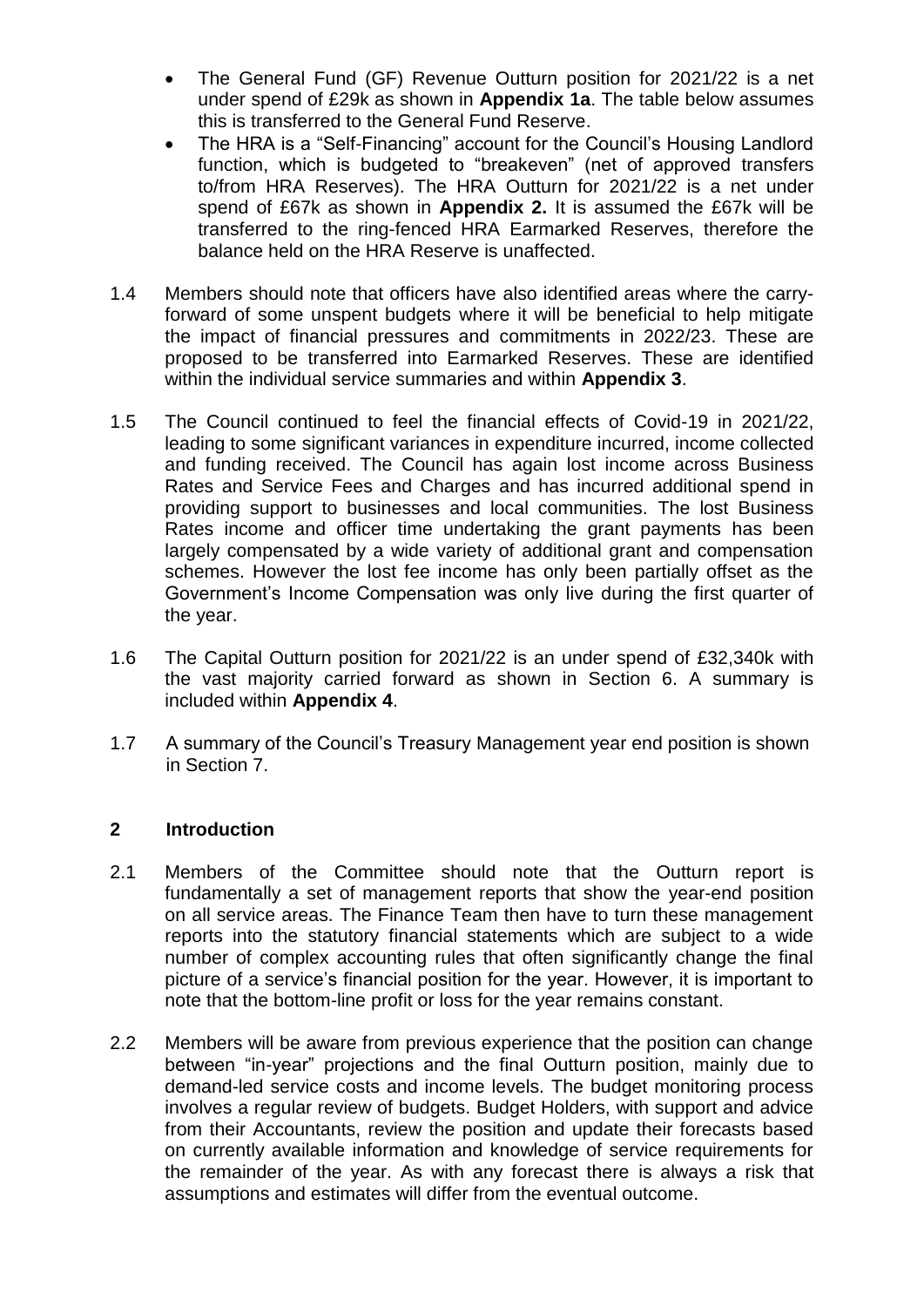2.3 During the budget setting process, Budget Holders / Accountants continue to ensure that Revenue and Capital Budgets are set on a robust basis and take a prudent view of the likely levels of income and expenditure.

### **3 Covid-19**

- 3.1 The Covid-19 Pandemic continued to have a significant impact on the Council's finances. During the year, the country has been in various degrees of restrictions – ranging from full lock down and cautious social distancing measures. This has affected our staffing levels with additional short term agency support often required to continue to deliver services such as waste collection. Income generated in services such as Leisure and Car Parking was also reduced. Also, the Council has continued to be the vehicle chosen by Government to distribute various grants to local businesses and residents affected by the pandemic. This has significantly diverted team's attention and required additional staffing to cope with the additional requirements placed upon the Council.
- 3.2 Despite these significant impacts, the financial support from Government has been markedly lower in 2021/22 than in the first year of the pandemic. Unringfenced grant support reduced to £408k (£1,184k in 2020/21) and income compensation was only available during the first quarter of the year. Therefore the amount of compensation reduced from £2,019k in 2020/21 to just £363k in 2021/22. There has however been a number of one-off grants to mitigate the impact on staffing costs arising from the additional requirements such as the grant distribution. These requirements, and the associated financial support, looks set to continue in 2022/23.
- 3.3 Despite this, our financial position has remained robust and our Revenue Outturn position is very close to Budget, at £28k or 0.28% under spent. Each aspect of the overall finances are covered across the following sections.
- 3.4 In 2021/22 the Council has received additional Covid-19 related funding during the year (across 6 grant schemes with a value of circa £9.2m) to help businesses and local communities with financial hardship. The Council treats these funds differently depending on the control it has over the funds.
	- Some of the funding, such as the Business Rates Grants are directly passported to Businesses through the claim scheme the Council has put in place. As such the Council is only acting as an "Agent" for this funding and therefore has no control over it. Any unclaimed funding is to be returned to Government. These funds are not included within the "funding" of the Council and any unspent element is held as a creditor on the Balance Sheet.
	- The Council has greater control over other aspects of the additional funding, such as the generic Support Grant tranches and discretionary elements of grant schemes. Here the Council is acting as a "Principal". These are therefore recognised as "funding" for the Council. However as these schemes have now closed they are subject to reconciliation with the Government and any balance due to be returned is now held as a Creditor in the Balance Sheet.
- 3.5 In 2020/21, the Government legislated that the Collection Fund deficits should be smoothed over three years and provided grant funding to smooth the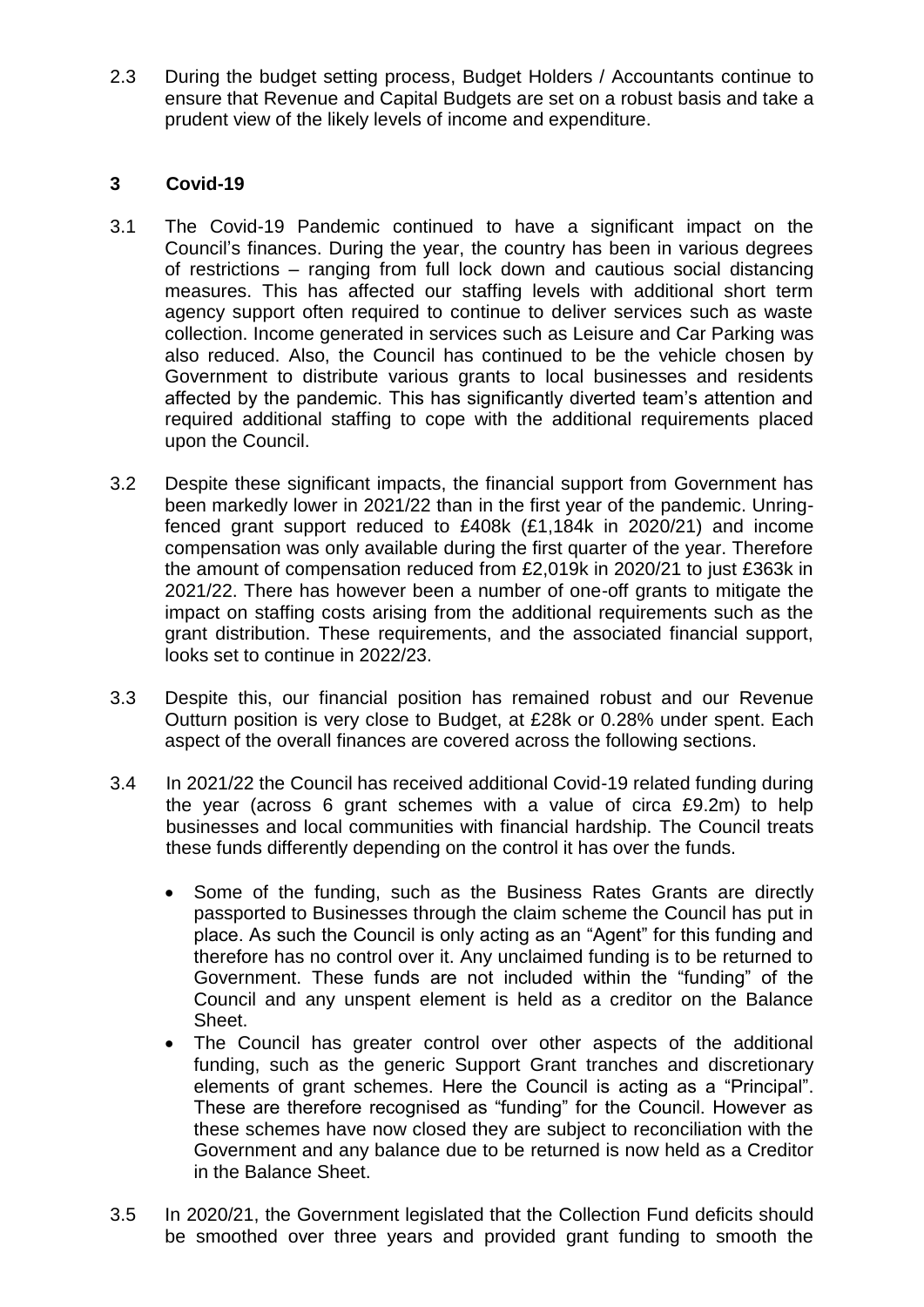cashflow implication of this. Therefore £3,171k for Business Rates and £115k for Council Tax has been drawdown from reserves to offset the impact of this deficit in year. This process will also occur in 2022/23.

3.6 However, the easing of restrictions from the 1 April 2022 hopefully signals the phasing out of these issues and encourages a return to "normal" pre-pandemic activity levels. The economic effects of Covid-19 will continue into 2022/23 and probably beyond. In the medium term, external income levels will need to return to pre-pandemic levels, as without this, it will be necessary for the service budgets within the Medium Term Financial Plan (MTFP) to be adjusted in future years.

### **4 The General Fund**

- 4.1 The summarised General Fund Revenue Outturn Position is provided in **Appendix 1a**, with more detail provided on a service-by-service basis shown in **Appendix 1b**.
- 4.2 Detailed budget monitoring reports were provided to both senior managers and Members throughout 2021/22. This monitoring focused on significant budget variances (+/- £20k), including any remedial action where necessary leading to an estimated overall Outturn position. The final written monitoring report considered by the Cabinet gave a detailed position as at 31 December 2021 and predicted an end of year under spend of £30k for the General Fund. Therefore the final position has remained static.
- 4.3 The table below shows the overall Budget, Actual and Variance, summarised for 2021/22.

| <b>Financial Summary for</b><br>2021/22 | 2021/22<br><b>Budget</b> | 2021/22<br><b>Actual</b> | 2021/22<br><b>Variance</b> |
|-----------------------------------------|--------------------------|--------------------------|----------------------------|
| <b>Total Net Cost of Services</b>       | 12,915,724               | 10,114,000               | (2,801,724)                |
| Other Income and Expenditure            | (4,314,110)              | (29, 135)                | 4,284,975                  |
| <b>Total Budgeted Expenditure</b>       | 8,601,614                | 10,084,865               | 1,483,251                  |
| <b>Total Funding</b>                    | (8,601,614)              | (10, 113, 416)           | (1,511,802)                |
| <b>Net Income and Expenditure</b>       | 0                        | (28, 551)                | (28, 551)                  |

- 4.4 As described above, there have been some significant variances at an individual service level. A summary explanation of these key variances is shown in **Appendix 1a**, service by service. **Appendix 1b** also provides the detail of the key variances at individual service level to enable full transparency of the position.
- 4.5 Key Variances from the Original Budget
	- 4.5.1 **Car parks** Car parking income is reduced due to lower activity as a result of Covid-19 restrictions and less travel to work or shops. Part of this has been reclaimed under the government's sales, fees and charges re-imbursement scheme which only ran for the first Quarter of 2021/22. Therefore the lost income for the year is £118k.
	- 4.5.2 **Public Health** This large underspend is largely due to additional S106 income mainly related to Pollution. In addition there were additional Covid-19 related grants received to offset costs incurred. The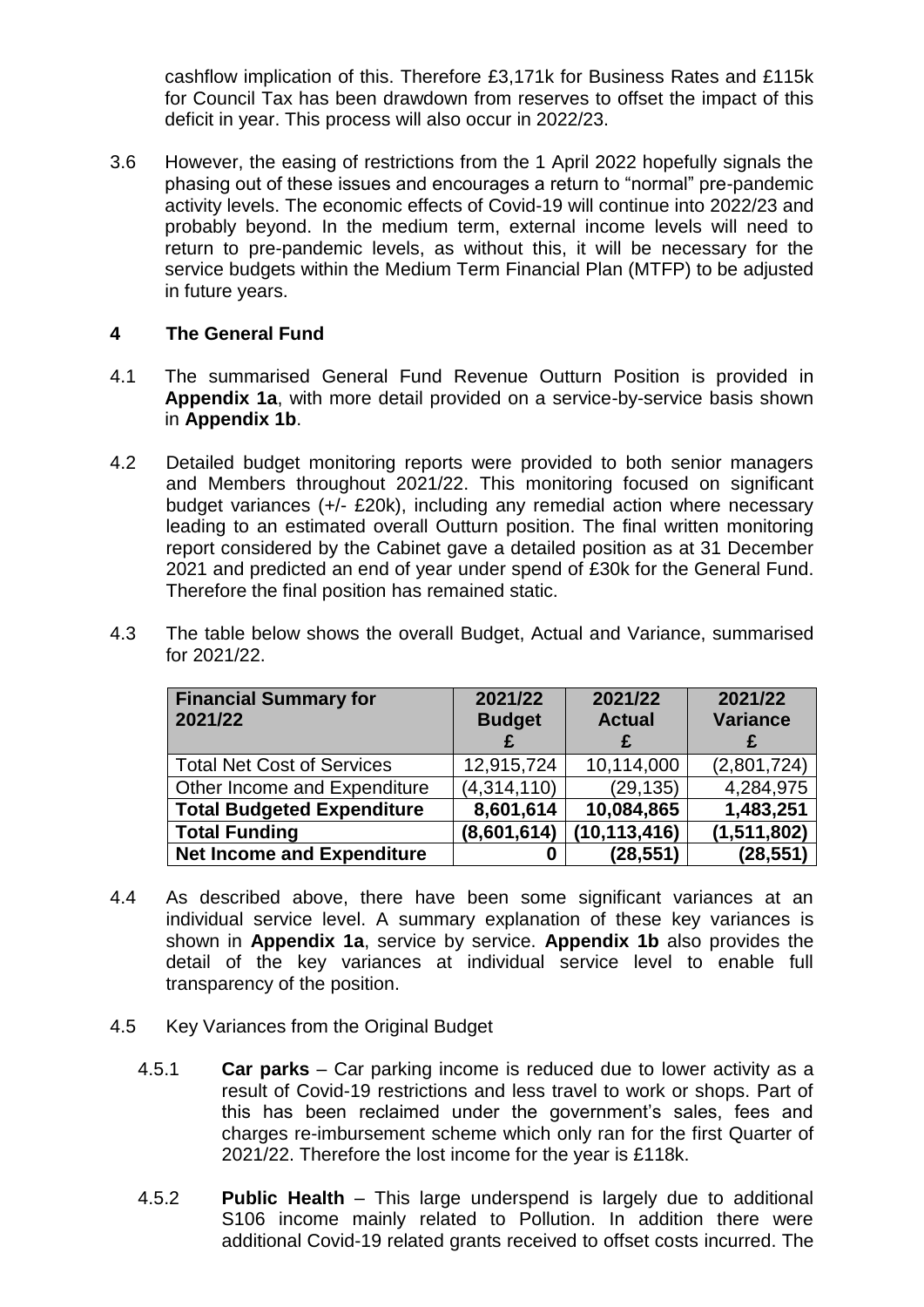majority of these variances have been earmarked to offset expenditure in 2022/23.

- 4.5.3 **General Fund Housing** This variance is due to a mechanical change in the funding of the expenditure. Previously, the Homelessness Grant funding received was added to an earmarked reserve for the following year, therefore there was a lag in the use of the grant. The 2021/22 Grant has been now used in 2021/22 and the planned drawdown from reserves is not required and has been returned to the EMR.
- 4.5.4 **Planning & Regeneration** similar to Public Health, significant additional S106 income has been received which is proposed to be added to an earmarked reserve. Planning income has also over achieved by nearly £200k on budget, reflecting the current boom in the housing market. Delays incurred in the HAZ project and the Statutory Plan along with additional funding received have contributed £375k to the under spend.
- 4.5.5 **Property Services**  Salary underspends and delays in completing maintenance projects are partially offset by reductions in rental income from the commercial property portfolio.
- 4.5.6 **Revenues & Benefits** As stated above, additional grant funding has been received to compensate for the additional workload required to make the payments for the various Covid-19 related grant schemes. Housing Benefit overpayment recovery has been better than forecast.
- 4.5.7 **Recreation & Sport** Similar to Car Parks, fee income is significantly lower than budget (£570k) as a result of Covid-19 restrictions in the early part of the year and lower usage during the remainder of the year. This has been partially offset by savings on utility bills and delays in maintenance projects. These savings have been earmarked for 2022/23.
- 4.5.8 **Waste Services** the main reason for this overspend is the need for additional agency staffing to cover absences through vacancies, holiday, sickness and training. This is partially offset by a significant increase in the income from recycling materials, particularly for aluminium and cardboard. However the return from the Shared Savings Scheme across Devon was lower than expected. This also includes the reduction experienced in 2020/21 but notified to the Council after the year end.
- 4.5.9 **Non-Service Area** Interest on investments were significantly higher than forecast due to higher lending to 3 Rivers Developments Ltd that generated interest of £558k and the rise in interest rates in the latter part of the year. The Minimum Revenue Provision was also £65k lower than forecast due to lower than expected capital expenditure.
- 4.5.10 **Pay Award and Thank-you payment** the 2021/22 Pay Award was approved in March 2022. Previously this had been forecast using a 2% increase and reported under Corporate Management. By making the agreed 1.75% payment in March, the costs have been charged to the individual service areas, and the forecast removed from Corporate Management. In January, Council staff were thanked for their hard work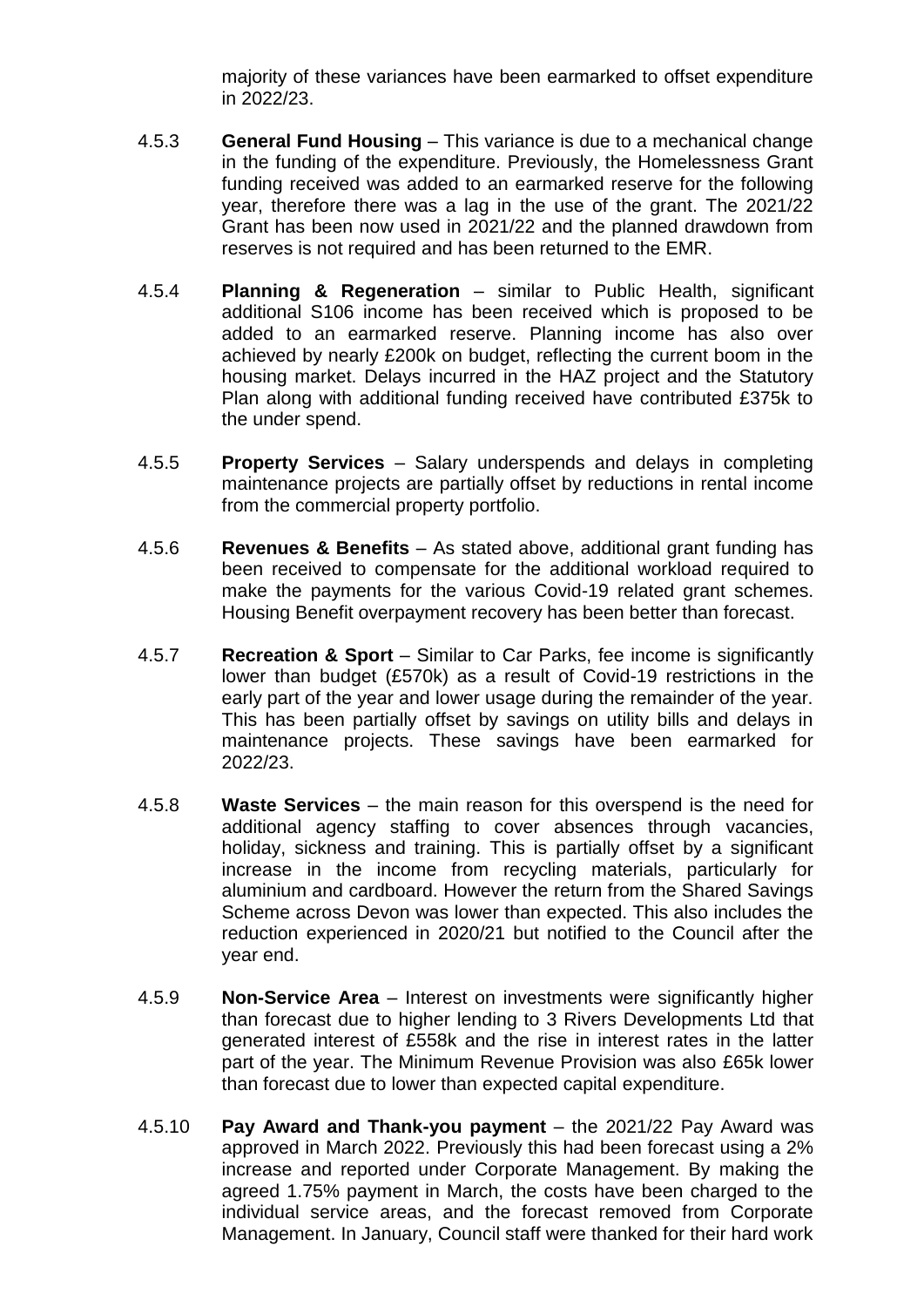and dedication during the pandemic and received a payment of £250 in recognition of the outstanding work done. This is again included within each service area.

- 4.6 During the last quarter of the year, a virement was completed to move £18k of budgeted grant funding from Revenues and Benefits into the Council Tax Funding area as it was clarified to not be service specific.
- 4.7 On 1 February 2022, Cabinet agree a move to 3-weekly waste collections (1- 2-3 Recycle, Reuse, Reduce). Part of that change is to provide households with a wheeled bin for their waste. Approval is sought to add £750k one-off expenditure to the 2022/23 Revenue Budget, fully funded from Earmarked Reserves, for the purchase of these bins. The cost of the bins are increased slightly since February reflecting the current economic conditions.

#### **5 Reserves**

5.1 The General Fund Reserve is the major Revenue Reserve of the Council. It is increased or decreased by the surplus or deficit generated on the General Fund in the year. This reserve held a balance of £2,186k at the start of the year. In 2021/22 the final £29k surplus generated in year is proposed to be transferred to this Reserve leaving a balance of £2,215k. If this is approved, the General Fund Reserve will still remain above the recommended minimum level of £2,000k as required by Cabinet agreement on 16 January 2020.

| 2021/22 Revenue Outturn Position                                                                                                                                                                                                                                                                                                                                                                                                                                                                                                                                                                            | 31 March<br>2021<br>£k | In year<br>movement<br>£k | 31 March<br>2022<br>£k |
|-------------------------------------------------------------------------------------------------------------------------------------------------------------------------------------------------------------------------------------------------------------------------------------------------------------------------------------------------------------------------------------------------------------------------------------------------------------------------------------------------------------------------------------------------------------------------------------------------------------|------------------------|---------------------------|------------------------|
| <b>General Fund Reserve</b>                                                                                                                                                                                                                                                                                                                                                                                                                                                                                                                                                                                 | 2.186                  | $29*$                     | 2,215                  |
| $* \nightharpoonup \nightharpoonup \nightharpoonup \nightharpoonup \nightharpoonup \nightharpoonup \nightharpoonup \nightharpoonup \nightharpoonup \nightharpoonup \nightharpoonup \nightharpoonup \nightharpoonup \nightharpoonup \nightharpoonup \nightharpoonup \nightharpoonup \nightharpoonup \nightharpoonup \nightharpoonup \nightharpoonup \nightharpoonup \nightharpoonup \nightharpoonup \nightharpoonup \nightharpoonup \nightharpoonup \nightharpoonup \nightharpoonup \nightharpoonup \nightharpoonup \nightharpoonup \nightharpoonup \nightharpoonup \nightharpoonup \nightharpoonup \nighth$ |                        |                           |                        |

**Pre Audit** 

- 5.2 In addition to the General Fund Reserve, the Council holds a number of Earmarked Reserves (EMRs) where service underspends are kept so that they can be used to help fund anticipated future expenditure commitments. The net movement of £408k to these reserves and the end of year balances held on them are shown in Appendix 3.
- 5.3 As described above, in 2020/21 a significant amount of s31 Covid-19 grant funding was transferred to the EMR to smooth of the Collection Fund Deficit. For Business Rates, £3,171k has been used to smooth the impact in 2021/22 and the balance of £304k will be drawdown equally in 2022/23 and 2023/24. In addition, a further £1,563k contribution to the smoothing reserve is proposed this year to mitigate the 2021/22 deficit that will impact in 2022/23. For Council Tax, £115k has been used to smooth 2021/22 and the balance of £125k will be drawdown equally in 2022/23 and 2023/24.
- 5.4 The Council (in common with other public bodies) continues to face a difficult financial climate, therefore, it is prudent to retain robust balances to smooth the potential effect to the tax payer of further cuts. The level of Earmarked Reserves in this report further supports the forward planning of the organisation. This approach to financial management will help to deliver our corporate priorities during the short to medium term whilst mitigating the effect of any future cuts in Government funding as we move towards becoming a self-financing organisation.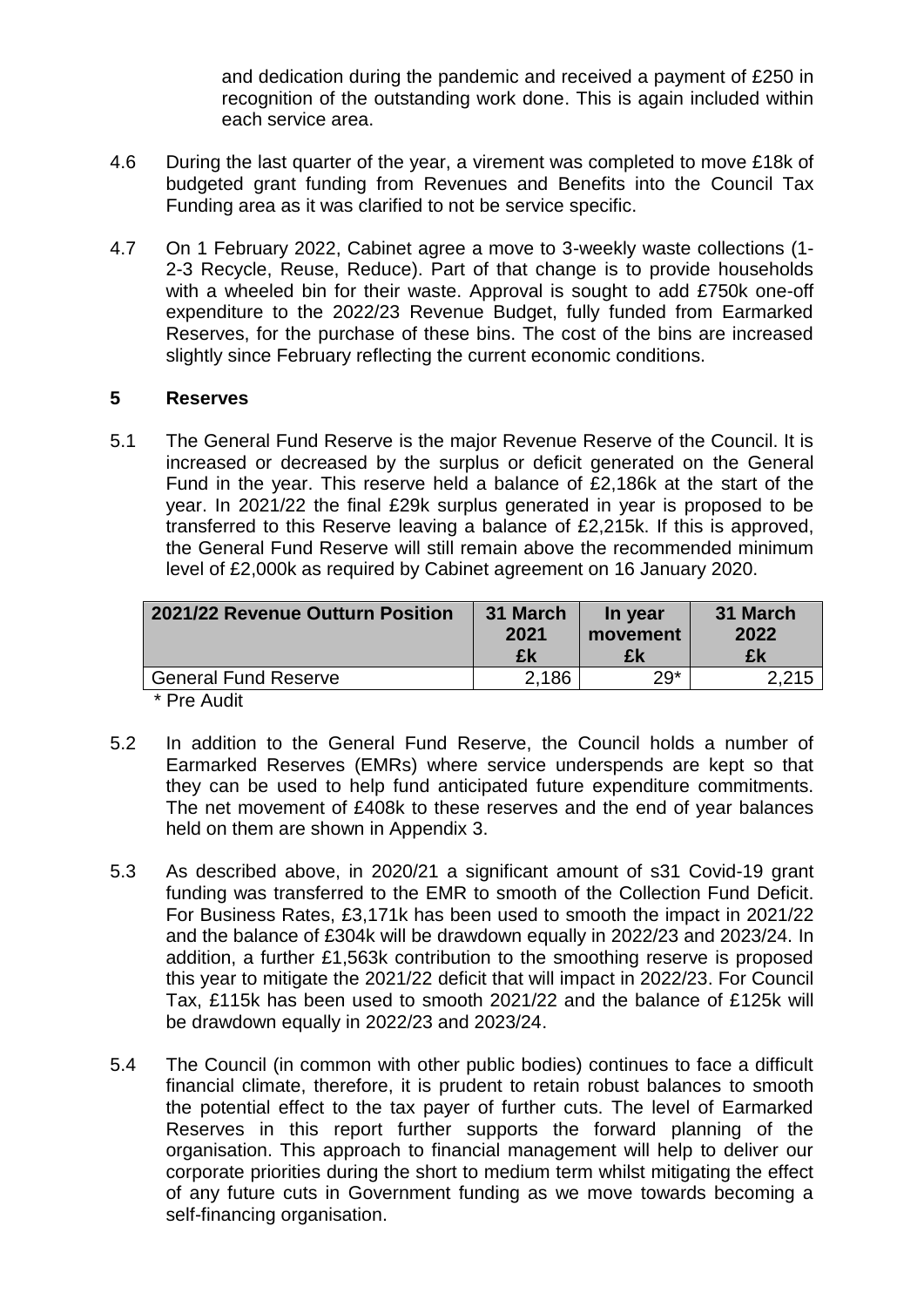## **6 Housing Revenue Account (HRA)**

- 6.1 This is a ring-fenced reserve in respect of the Council's housing landlord function. It is increased or decreased by the surplus or deficit generated on the HRA in the year. For 2021/22 the Outturn is a net surplus of £67k and Members are requested to approve a transfer to HRA reserves to bring this to zero.
- 6.2 Some of the key variances within this surplus are explained in paragraph 6.4 and the effect of it on the HRA balance is shown below.

## HRA Balance

| <b>HRA Reserve Summary</b>               | £k      |
|------------------------------------------|---------|
| HRA balance @ 31/03/2021                 | (2,000) |
| Budget saving achieved in 2021/22        |         |
| Net transfer to HRA ring-fenced reserves |         |
| HRA balance @ 31/03/2022                 | (2,000) |

- 6.3 Given the positive closing financial position delivered in 2021/22, it is recommended to transfer a sum of £67k into the ring-fenced HRA reserves. Inclusive of budgeted contributions, this has resulted in a net contribution to the Housing Maintenance Fund of £742k. The above position leaves the HRA balance of £2,000k untouched as at 31 March 2022.
- 6.4 Main budget variances during 2021/22 giving rise to the surplus of £67k include:
	- £160k Lower Rental Income due to a higher number of RTBs and delays in processing of the voids backlog; this should improve going forward;
	- £286k salary savings due to delays in filling vacancies;
	- £361k the budgeted transfer to the Major Repairs Reserve is the higher of the actual spend on maintenance, or the depreciation charge for the year. This year depreciation has been transferred as maintenance spending was reduced due to Covid-19.

For further details, please see the HRA Outturn Summary for 2021/22, which is attached as Appendix 2 to this report.

- 6.5 The Outturn includes a number of accounting entries 'below the line' that don't affect the revenue position for the HRA, such as Depreciation. For presentational purposes these items have been excluded from the report. Members should note that these items will be shown in full in the Statement of Accounts.
- 6.6 In addition to the above, the HRA holds a number of Earmarked Reserves. The movements on these during 2021/22 and their closing balances are shown on Appendix 3. This money is effectively "ring-fenced" and will be held to meet expenditure during 2022/23 and beyond.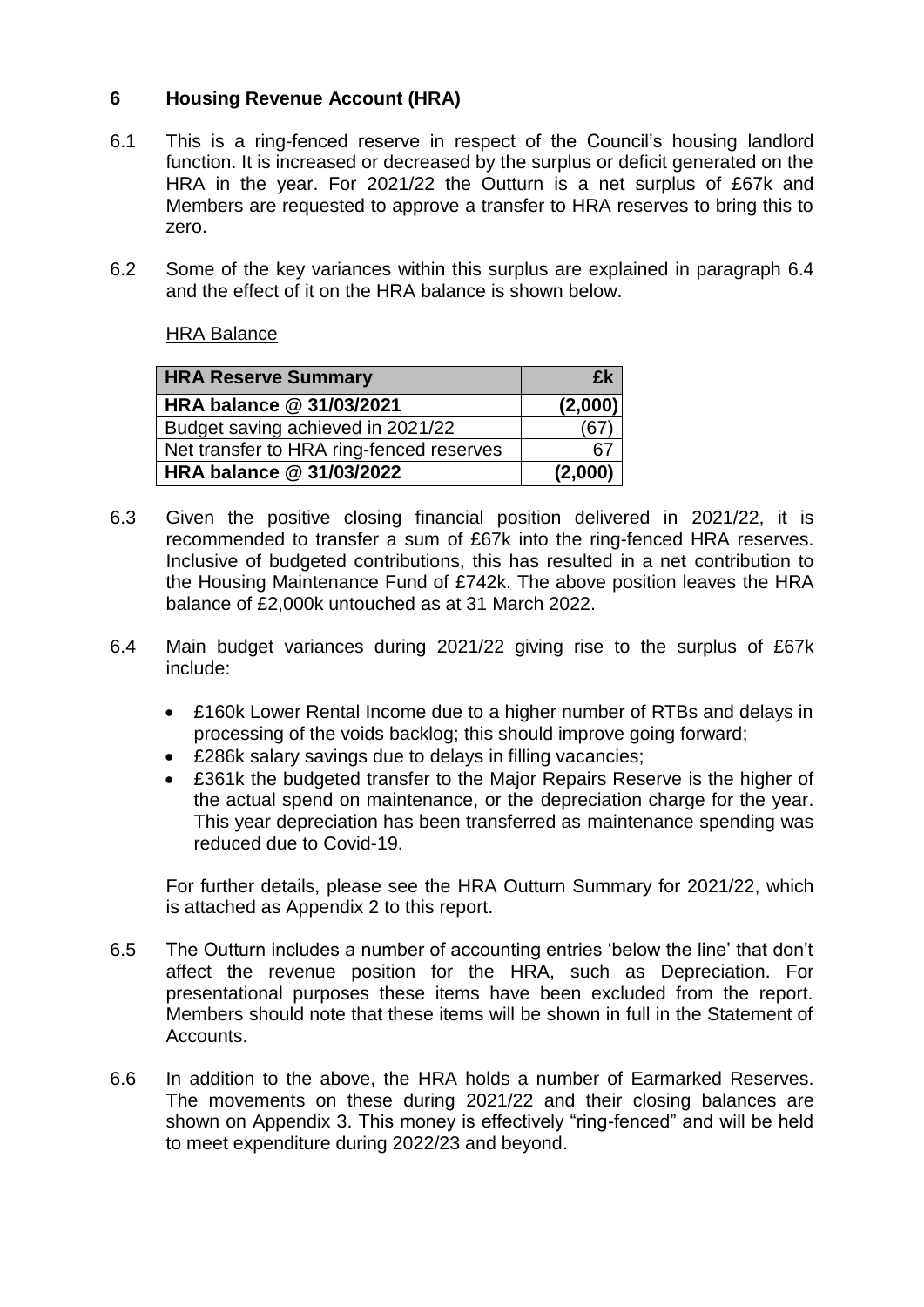### **7 The Collection Fund**

- 7.1 Mid Devon is a Collection Authority for Council Tax and Non-Domestic Rates, and as such, is required to produce a Collection Fund Account for the Mid Devon area.
- 7.2 The Council collects Council Tax on behalf of Devon County Council, Devon Fire and Rescue Service, Devon & Cornwall Police and the Town/Parish Councils. The Council Tax collection rate for 2021/22 was 96.6% (97.0% in 2020/21). This demonstrates how our Revenues section has consistently been effective in collecting the annual charge in extremely challenging economic times. The budget was based upon a collection rate of 96% and therefore this resulted in a closing collection surplus of £2,274k for the year, with Mid Devon's share of this amounting to £303k.
- 7.3 The Non-Domestic Rates collection rate was 98.6% for 2021/22 (96.8% in 2020/21). Again, this demonstrates how our Revenues section has consistently been effective in collecting the annual charge in extremely challenging economic times. This has resulted in a closing collection deficit of £4,348k for the year, with Mid Devon's share of this amounting to £1,739k. This deficit has been offset by the award of additional s31 Grant during the year.

## **8 Capital Outturn**

- 8.1 It is important to recognise the difference between a Revenue and Capital under spend; Revenue is an under spend against a cash budget, Capital is an under spend against an outline approval. Therefore this does not necessarily result in a cash balance to carry forward, instead it generally leads to a lower Capital Financing Requirement (in essence lower borrowing).
- 8.2 A Capital Outturn summary is attached as Appendix 4 to this report. The total Capital Programme is £43,963k, although much of this is planned to be spent in future years. These schemes will continue to be funded as before through a mix of unspent Capital Grants, Capital Earmarked Reserves or Prudential Borrowing.
- 8.3 At the year-end £11,623k has been spent against that total programme. This expenditure has been funded by the use of £1,484k of Capital Receipts (including 1-4-1 receipts), £1,367k grant funding, £2,889k utilisation of reserves and £5,883k through internal borrowing. No further external borrowing has been required during the year.
- 8.4 Of the remaining Budgeted Capital Programme, £30,763k is proposed to be rolled forward into 2022/23 and future years in order to complete on-going projects. In addition there is a net £174k that can be returned to reserves for future prioritisation, consisting of £217k HRA Renewable Energy and an additional £44k drawn down from Disabled Facilities Grant (this includes £106k underspend in year offset by a drawdown of £150k to fund the Lendology loans scheme).
- 8.5 The remaining net £1,403k is the under or over spend on completed projects, or release of funding that is no longer required. The most significant being Round Hill, which has been sufficiently delayed and altered and therefore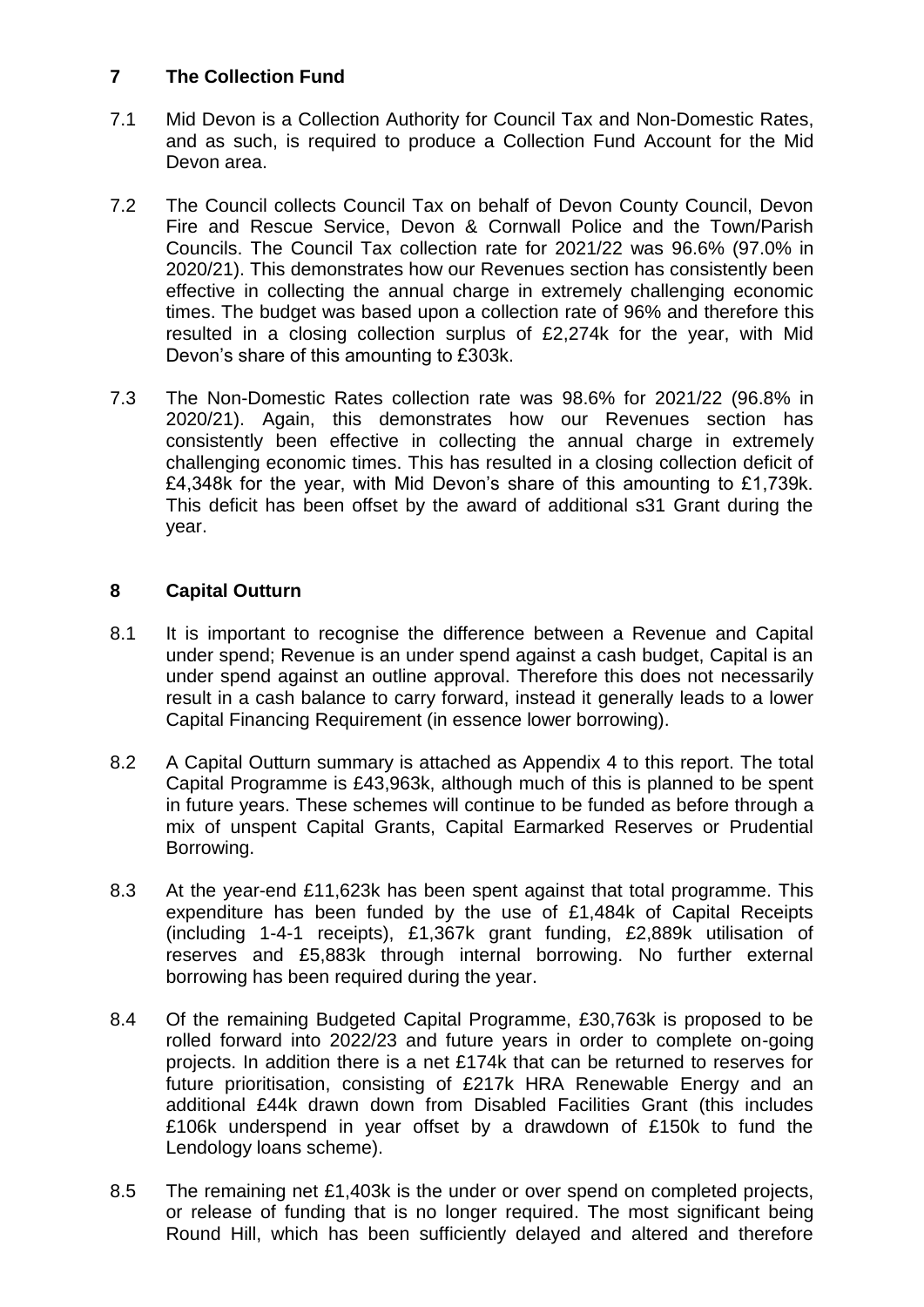required to be resubmitted for consideration in future years and is therefore included in the MTFP. Whereas HRA Regeneration Scheme 1 has been used to deliver the two new Modular Housing schemes in Tiverton and Cullompton.

8.6 The movement on the Capital Receipts Reserve for the year is given below:

| <b>Capital Receipts Reserve Summary</b>           | £k       |
|---------------------------------------------------|----------|
| <b>Balance at 1 April 2021</b>                    | (5, 498) |
| Sale of Council Houses (29)                       | (2,733)  |
| <b>General Fund Sales</b>                         | (17      |
| Pooling of Housing Capital Receipts to Government | 235      |
| Capital Receipts applied in year                  | 1,484    |
| <b>Balance at 31 March 2022</b>                   | (6.529)  |

Note – the remaining balance of £6,529k is committed in order to fund any slippage, specific projects in ICT and Private Sector Housing and to balance the Capital Medium Term Financial Plan.

- 8.7 There were no revenue contributions to or from the Capital Earmarked Reserve required to fund capital projects; therefore the balance on this reserve remains at £255k as shown in Appendix 3. This remaining balance is committed to fund any slippage and to balance the Capital Medium Term Financial Plan.
- 8.8 The Council also holds New Homes Bonus which can be used for either Revenue or to support future Capital Programmes, the balance held at 31 March 2022 is £3,295k as shown in Appendix 3; again this remaining balance is fully committed against a mix of support to both the General Fund Revenue Budget and the Capital Medium Term Financial Plan.
- 8.9 Approval is sought to transfer the freehold land at Post Hill, Tiverton from the General Fund to the HRA. On 6 July 2016, the Planning Committee resolved to discharge market housing developers from all affordable housing requirements, upon the completion of the Council's land purchase of part of the site in order for the Council to be the affordable housing provider and meet the policy requirements and wider aspirations of the Tiverton Eastern Urban Extension. The transfer of the land was completed on 6 October 2020. Therefore this is more appropriate to be categorised as an HRA asset. This will transfer the liabilities associated with this site including any capital financial implications to the HRA. However the HRA will also retain all of the benefits generated from its development.

#### **9 Treasury Management**

- 9.1 A review of the 2021/22 investment performance, including the details of interest payable, are included within the separate 2021/22 Treasury Outturn Report on this agenda.
- 9.2 During the year, the Council maintained an average balance of £29,796k of internally managed funds. These internally managed funds earned interest of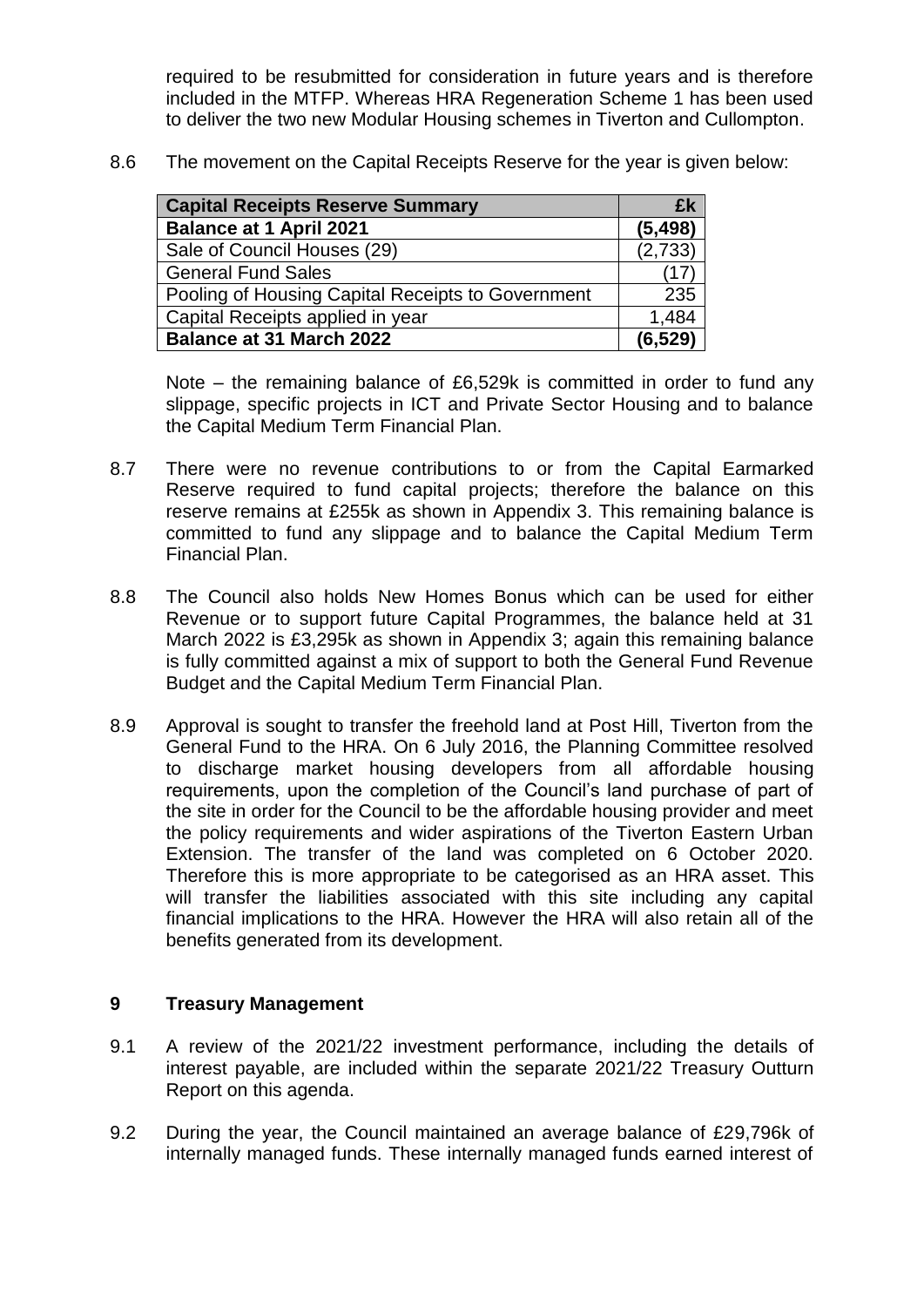£54k giving an average rate of return of 0.18%. The comparable performance indicator is the 3 month LIBID rate<sup>1</sup>, which was  $0.0605\%$ .

- 9.3 As at the 31 March 2022, the Council had short term cash investments totalling £27,000k. In addition, the Council held £5m invested in Churches, Charities and Local Authorities (CCLA) Property Funds earning dividends of £183k (3.67%) in 2021/22.
- 9.4 The Authority holds a 100% interest in 3 Rivers Development Limited, a private limited company engaged in construction in the Mid Devon area. The Authority advances funds to the Company to facilitate operations with the intention that they are repaid from the proceeds of the sale of the developments.
- 9.5 During the year ended 31 March 2022, a net £3,373k was loaned to the Company and the total outstanding loan value at this date was £13,590k. During the year £558k interest was received by the Authority in respect of these loans.
- 9.6 These loans are subject to overarching management review on a regular basis with any impairments made reported within both the periodic monitoring reports and in the year-end financial statements. The year-end review, carried out in compliance with IFRS 9 Financial Instruments, concluded that no further impairments above and beyond the £790k impairment made in 2019/20 in respect of one of the project loans and the working capital loan was necessary.
- 9.7 During 2021/22, the Council lent £2,175k to help build the new NHS hub known as Redlands Primary Care, Crediton. Interest of £47k has been earnt from this loan during the year.

#### **10 Procurement Waivers**

 $\overline{a}$ 

- 10.1 In exceptional circumstances, there are sometimes justifiable reasons to act outside the contract procedure regulations. These include the following reasons:
	- I. The work, goods or materials are urgently required, and loss would be entailed by delay arising from advertising;
	- II. The work, goods or materials required are of such special nature that no advantage would accrue by inviting competitive tenders;
	- III. There is no effective competition for the goods or materials required by reason of the fixing of prices under statutory authority or that such goods or materials are patented or proprietary articles or materials;
	- IV. Transactions, which, because of special circumstances, may (either individually or as a class) be excepted from time to time by the Cabinet of the Council.
- 10.2 In such circumstances, prior written approval of the Deputy Chief Executive (S151) is required and Cabinet will be informed. Below is a list of the Procurement Waivers utilised during the third quarter of this financial year:

<sup>&</sup>lt;sup>1</sup> The London Interbank Bid Rate (LIBID) is the average interest rate at which major London banks bid for Eurocurrency deposits from other banks in the interbank market.